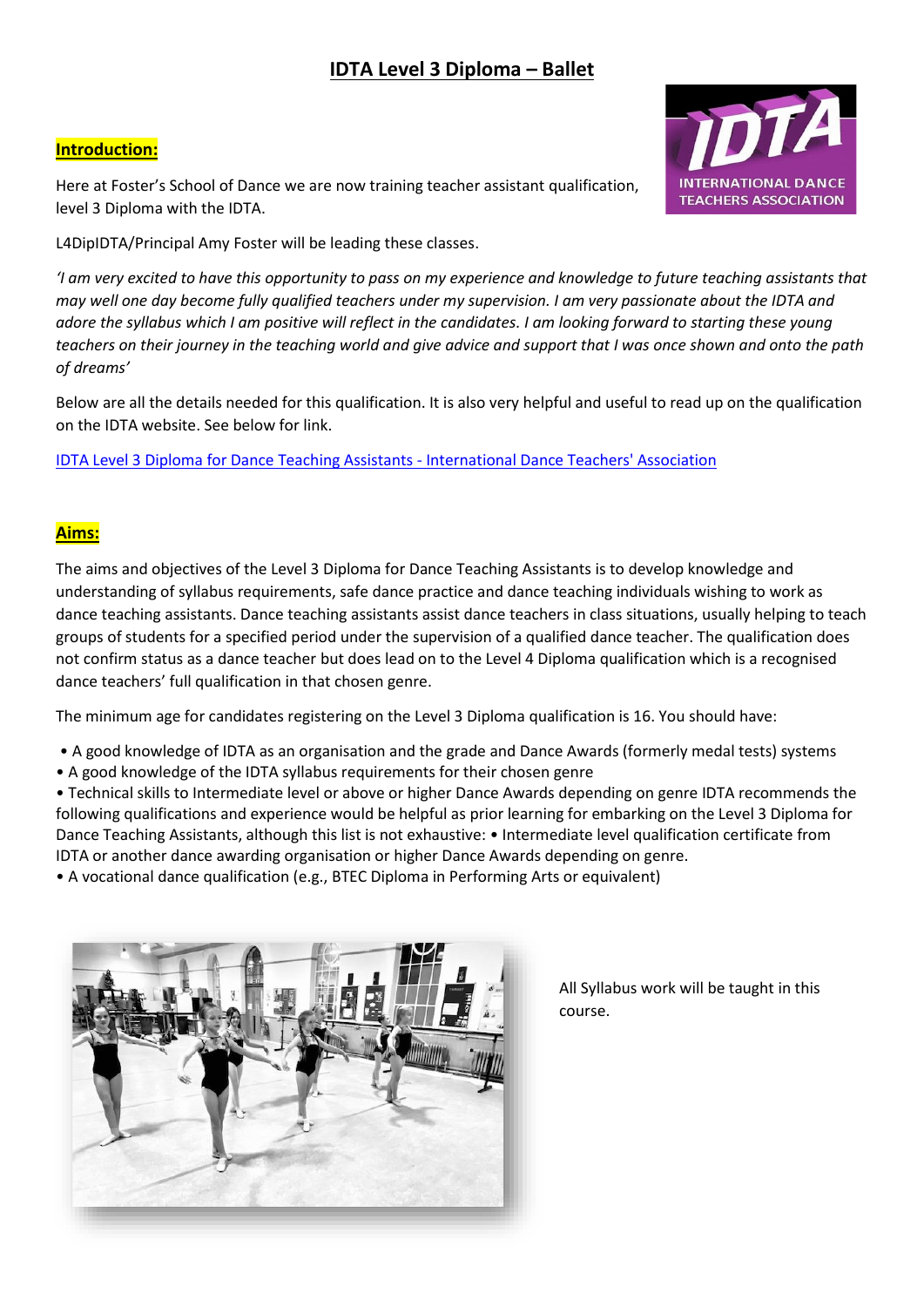# **Class Schedule:**

| <b>WEEK</b>       | <b>CLASS OBJECTIVES</b>                                                                                                                                                                                                                                                                                     |
|-------------------|-------------------------------------------------------------------------------------------------------------------------------------------------------------------------------------------------------------------------------------------------------------------------------------------------------------|
| $\mathbf{1}$<br>2 | INTRODUCTION TO QUALIFICATION DISCUSSION (CANDIDATES<br>٠<br>HANDBOOK).<br>HEALTH AND SAFETY IN DANCE PRACTISE DISCUSION.<br>RISK ASSESMENTS DISCUSSION.<br>OBSERVATION OF DANCE PRACTISE DISCUSSION.<br>IDTA CODE OF CONDUCT.<br>$\bullet$<br>PREPARATORY SYLLABUS EXERCISES DEMONSTRATED AND<br>$\bullet$ |
|                   | DISCUSSED.                                                                                                                                                                                                                                                                                                  |
| 3                 | PREPARATORY EXERCISES Q&A.<br>$\bullet$<br>PRIMARY SYLLABUS EXERCISES DEMONSTRATED AND<br>DISCUSSED.                                                                                                                                                                                                        |
| 4                 | PRIMARY EXERCISES Q&A.<br>$\bullet$<br>FIRST HALF OF GRADE 1 EXERCISES DEMONSTARTED AND<br>DISCUSSED.                                                                                                                                                                                                       |
| 5                 | FIRST HALF OF GRADE 1 EXERCISES Q&A.<br>$\bullet$<br>SECOND HALF OF GRADE 1 EXERCISES DEMONSTRATED AND<br>DISCUSSED.                                                                                                                                                                                        |
| 6                 | SECOND HALF OF GRADE 1 EXERCISES Q&A.<br>$\bullet$<br>FIRST HALF OF GRADE 2 EXERCISES DEMONSTRATED AND<br>DISCUSSED.                                                                                                                                                                                        |
| $\overline{7}$    | SECOND HALF OF GRADE 2 EXERCISES Q&A.<br>$\bullet$<br>FIRST HALF OF GRADE 3 EXERCISES DEMONSTRATED AND<br>DISCUSSED.                                                                                                                                                                                        |
| 8                 | FIRST HALF OF GRADE 3 EXERCISES Q&A.<br>SECOND HALF OF GRADE 3 EXERCISES DEMONSTRATED AND<br>DISCUSSED.                                                                                                                                                                                                     |
| 9                 | SECOND HALF OF GRADE 3 EXERCISES Q&A.<br>FIRST HALF OF GRADE 4 EXERCISES DEMONSTRATED AND<br>DISCUSSED.                                                                                                                                                                                                     |
| 10                | FIRST HALF OF GRADE 4 EXERCISES Q&A.<br>$\bullet$<br>SECOND HALF OF GRADE 4 EXERCISES DEMONSTRATED AND<br>DISCUSSED.                                                                                                                                                                                        |
| 11                | SECOND HALF OF GRADE 4 EXERCISES Q&A.<br>$\bullet$<br>FIRST HALF OF GRADE 5 EXERCISES DEMONSTRATED AND<br>DISCUSSED.                                                                                                                                                                                        |
| 12                | FIRST HALF OF GRADE 5 EXERCISES Q&A.<br>$\bullet$<br>SECOND HALF OF GRADE 5 EXERCISES DEMONSTRATED AND<br>DISCUSSED.<br>MEDAL TEST ROUTINES DISCUSSED.                                                                                                                                                      |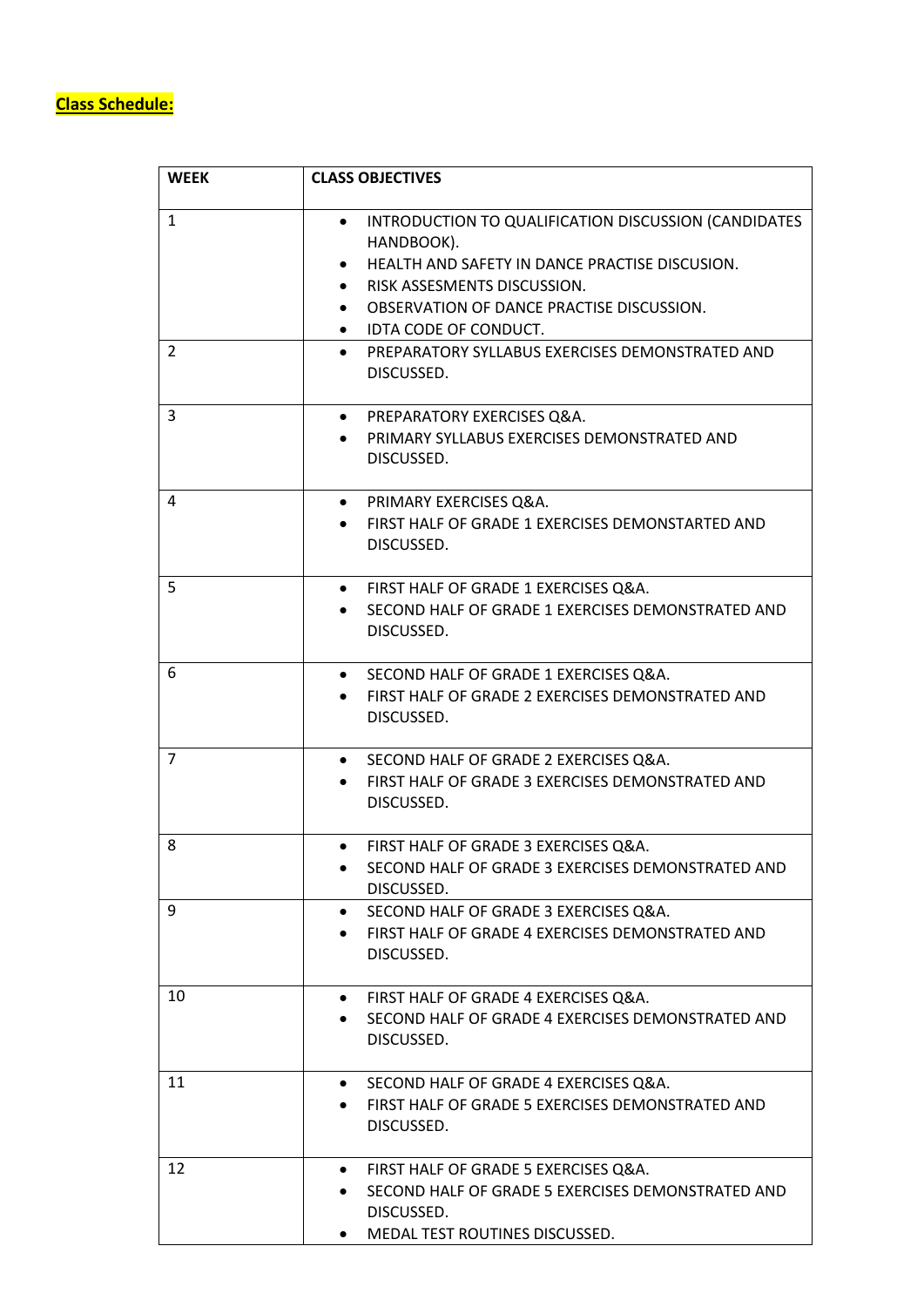| 13 | PROGRESSIONS OF GRADES DISCUSSION.<br>CHOREOGRAPHY SHOWN FROM STUDENT TEACHERS.                                                                                                                                                                               |
|----|---------------------------------------------------------------------------------------------------------------------------------------------------------------------------------------------------------------------------------------------------------------|
| 14 | DAY 1 THEORY WORK/ PORTFOLIO DAY.<br>$\bullet$<br>TO WORK ON ALL THEORY ASPECTS OF THE EXAMINATION.<br>TO SHOW CHOREOGRAPHY.                                                                                                                                  |
| 15 | DAY 2 THEORY WORK/ PORTFOLIO DAY.<br>$\bullet$<br>TO WORK ON ALL THEORY ASPECTS OF THE EXAMINATION.<br>$\bullet$<br>TO SHOW CHOREOGRAPHY.<br>$\bullet$                                                                                                        |
| 16 | MOCK EXAM.                                                                                                                                                                                                                                                    |
|    | THE CANDIDATE WILL NOW HAVE SOME TIME TO REVISE AND<br>PREPARE FOR THEIR EXAM.<br>THE EXAMINATION SHOULD BE BOOKED AND A FEEKS AWAY AT THIS<br>POINT, THIS WILL BE MONITORED AT HOW THE PROGRESSION IS PER<br>INDIVIDUAL STUDENT TEACHER AS THE WEEKS UNFOLD. |



#### **Cost of course:**

- o Each class costs £30 per hour.
- o 16 lessons in total £480. This can be paid in full or monthly.
- o Foster's School of Dance students will receive a 10% discount on class costs.

We do understand Dance exams are costly, if you need to discuss a payment plan, please contact Amy Foster direct.

#### **Things to consider:**

- $\triangleright$  Whilst learning the above each week, the candidate is expected to put time in at home to learn, plan, prepare for their exam.
- ➢ If a week is missed, then it is expected for a private lesson costing £35 per hour to be arranged with the teacher to pick up on missed work.
- ➢ Stationary will need to be purchased as well as being able to print all work for the candidate's folder.
- $\triangleright$  Appropriate dancewear and footwear to be worn.
- ➢ The course will continue in half terms, days/times TBC in half terms.

#### **Other costs to consider:**

- $\cdot \cdot$  The Examination cost will be £120 made payable from yourself straight to IDTA.
- ❖ Hall hire for examination (90 minutes £30 per hour) £45
- ❖ IDTA Syllabus to be purchased £21
- ❖ IDTA Syllabus Music Download or CD's Grade Prep G2 CD £17. Grade 3-5 CD £17.
- ❖ IDTA DVDs of Syllabus (optional) Grade Prep G2 DVD £38. Grade 3-5 DVD £38.
- ❖ Disclosure and Barring Check.